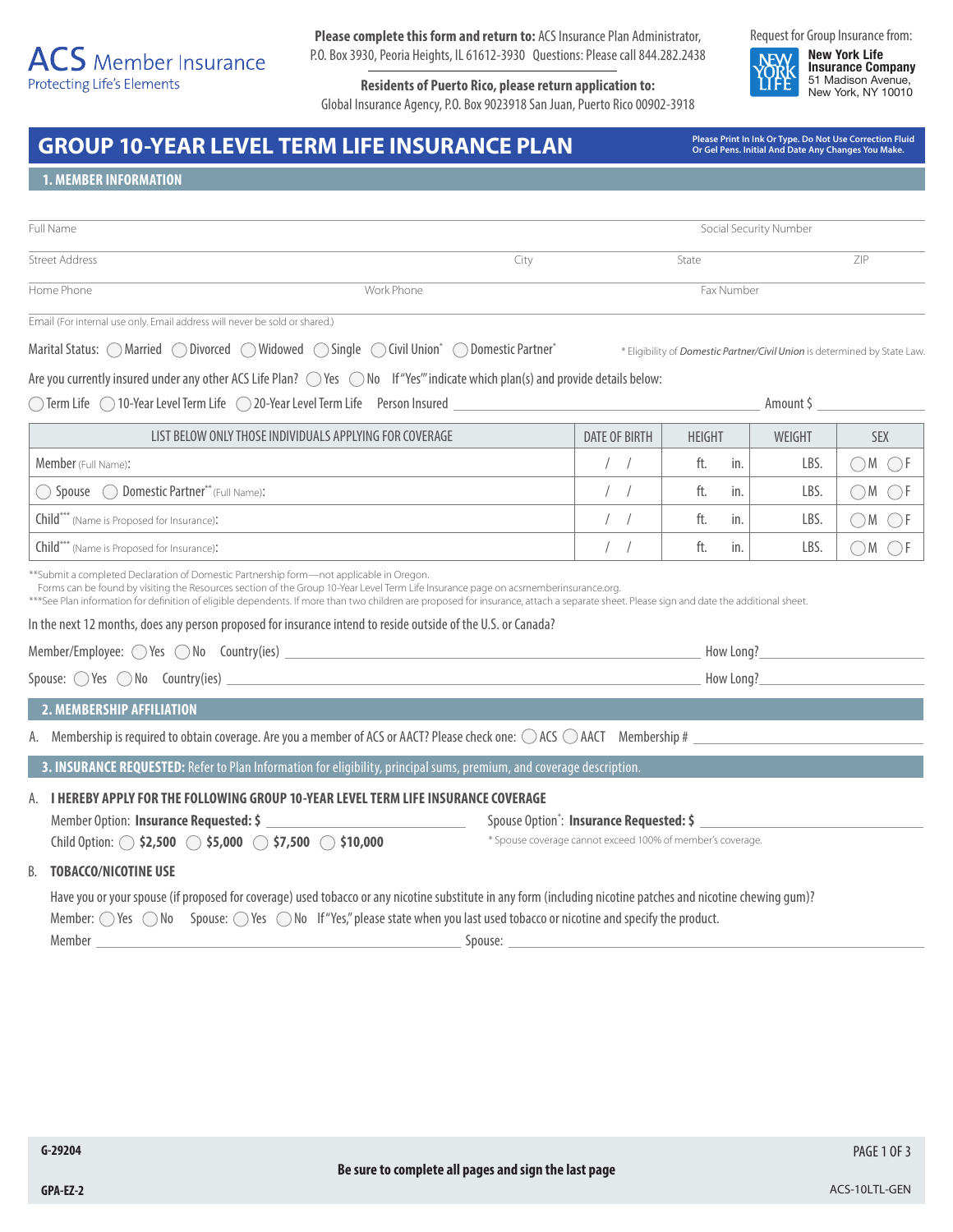C. **INSURANCE REPLACEMENT: Important Replacement Information for Residents of New York It may not be in your best interest to replace existing Life Insurance policies or annuity contracts in connection with the purchase of a new Life Insurance policy, whether issued by the same or a different insurance company. A replacement will occur if, as part of your purchase of a new Life Insurance policy, existing coverage has been, or is likely to be, lapsed, surrendered, forfeited, assigned, terminated, changed or modified into paid-up insurance or other forms of benefits, loaned against or withdrawn from, reduced in value by use of cash values or other policy values, changed in the length of time or in the amount of insurance that would continue, or continued with a stoppage or reduction in the amount of premium paid. Prior to completing a replacement transaction, you may want to contact the insurance company or agent who sold you the Life Insurance or annuity contract that will be replaced, to help you decide whether the replacement is in your best interest.**

| $\blacksquare$ . The second property of the second property is a second property of the second property of the second property of the second property of the second property of the second property of the second property of the sec |                                                                                    |                |  |
|---------------------------------------------------------------------------------------------------------------------------------------------------------------------------------------------------------------------------------------|------------------------------------------------------------------------------------|----------------|--|
|                                                                                                                                                                                                                                       | Amount/Company                                                                     | Amount/Company |  |
| ALL RESIDENTS:<br>Do you have other insurance in force? If "Yes," total amount in all companies Member:                                                                                                                               | Spouse:                                                                            |                |  |
| RESIDENTS OF ALL OTHER STATES:                                                                                                                                                                                                        |                                                                                    |                |  |
| RESIDENTS OF NEW YORK: I have read the Important Replacement Information above. $\bigcirc$ Yes $\bigcirc$ No<br>Is the Life Insurance applied for intended to replace, in whole or in part, any existing insurance or annuity?        | Member/Employee: $\bigcirc$ Yes $\bigcirc$ No Spouse: $\bigcirc$ Yes $\bigcirc$ No |                |  |

### **4. BENEFICIARY DESIGNATION:** Insert name, relationship, and Social Security Number

I make the following beneficiary designation with respect to only the insurance requested in this application for Group 10-Year Level Term Life Insurance. The beneficiary for dependent coverage shall be the insured member as provided in the Group Policy. (If you want to name a different beneficiary for spouse coverage, more than one beneficiary, or a trust, please contact the Plan Administrator.) (1) In naming more than one beneficiary, please note if each is to be primary and/or secondary, and the percentage of death proceeds to be distributed to each. (2) If naming a trust, please indicate the full name and date of the trust. (Attach a separate sheet if necessary, then sign and date it.)

| Beneficiary Name (Last, First, Middle Initial) |                        |       | Relationship to Proposed Insured |  |
|------------------------------------------------|------------------------|-------|----------------------------------|--|
| Date of Birth                                  | Social Security Number | Phone |                                  |  |

## **5. PAYMENT OPTION SELECTION**

Following your initial billing, you will be billed twice a year on April 1 and October 1, or you may also choose to access a secure website to register and have your premium withdrawn from your bank account or charged to your credit card.

| <b>6. MEMBER STATEMENT OF HEALTH</b>                                                                                                                                                                                                                                                                                                                                                                                                                                                                                                   |                              |                              |
|----------------------------------------------------------------------------------------------------------------------------------------------------------------------------------------------------------------------------------------------------------------------------------------------------------------------------------------------------------------------------------------------------------------------------------------------------------------------------------------------------------------------------------------|------------------------------|------------------------------|
| To the best of your knowledge and belief, answer the following questions as they apply to you and all dependents to be insured:                                                                                                                                                                                                                                                                                                                                                                                                        | <b>MEMBER</b>                | <b>DEPENDENT</b>             |
|                                                                                                                                                                                                                                                                                                                                                                                                                                                                                                                                        | $\bigcirc$ Yes $\bigcirc$ No | $\bigcirc$ Yes $\bigcirc$ No |
| B. During the past five years have you ever been medically diagnosed by a physician as having or been treated for: heart trouble,<br>elevated blood pressure, gynecological or genitourinary disorders, ulcers, cancer, diabetes, mental or nervous disorder or<br>psychotherapeutic treatment, epilepsy, respiratory disorder, kidney or liver disorder (including hepatitis), enlarged lymph nodes<br>or immunodeficiency disorder, thyroid disorder, blood disorder, albumin, blood, pus, or sugar in urine, back trouble/disorder, |                              |                              |
|                                                                                                                                                                                                                                                                                                                                                                                                                                                                                                                                        | ○Yes ○No                     | ()Yes ()No                   |
|                                                                                                                                                                                                                                                                                                                                                                                                                                                                                                                                        |                              | $\bigcap$ Yes $\bigcap$ No   |
| Details (Please fill out if answered "Yes" to A, B or C):                                                                                                                                                                                                                                                                                                                                                                                                                                                                              |                              |                              |
|                                                                                                                                                                                                                                                                                                                                                                                                                                                                                                                                        |                              |                              |

Depending on the amount of insurance you are requesting, you will be contacted by a service provider on behalf of New York Life Insurance Company to ask you about your medical history.

What time and telephone number would be best to contact you?